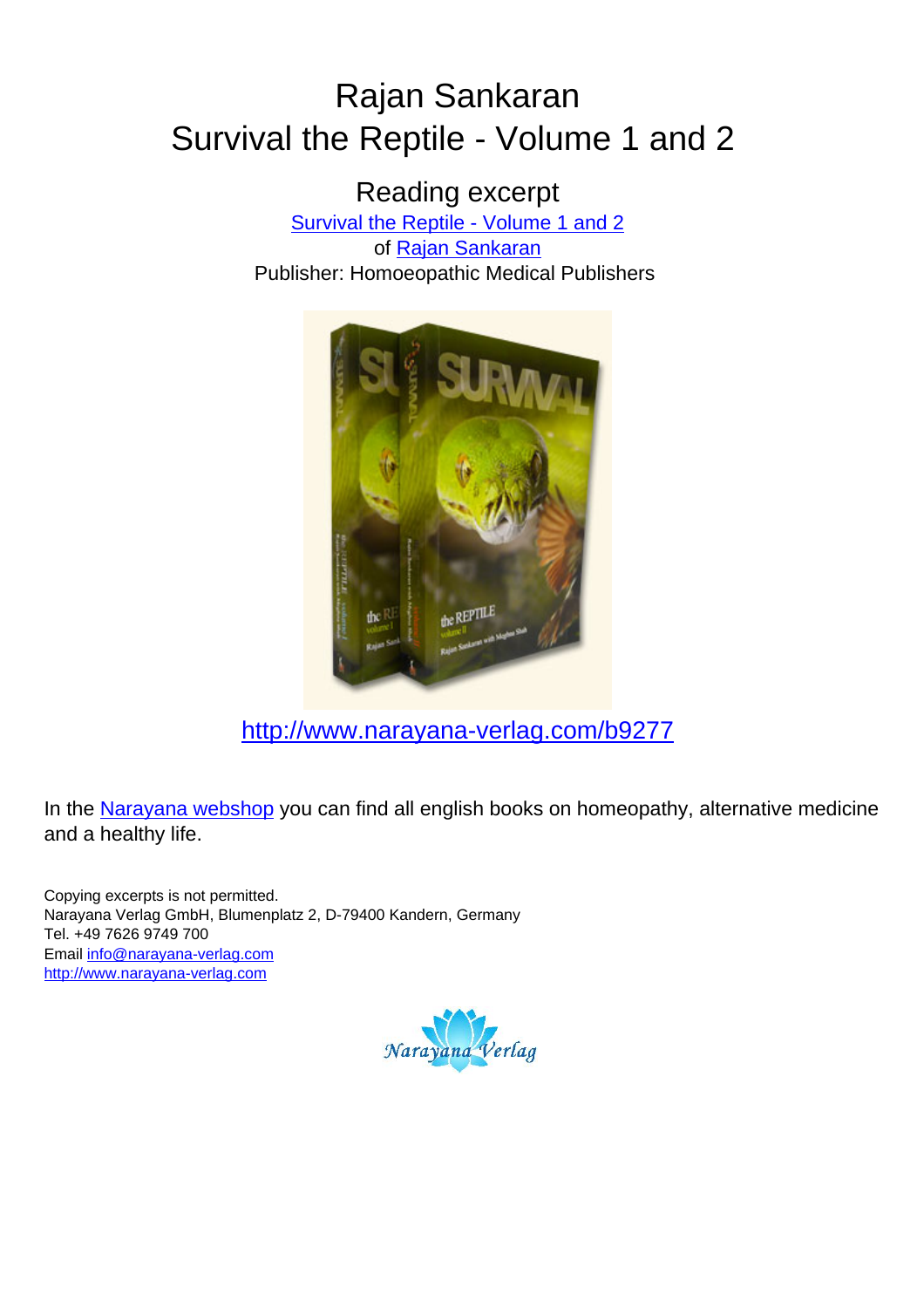## **Survival - the Reptile (Volume 1)**

|                                                                 | 7       |
|-----------------------------------------------------------------|---------|
|                                                                 | 13      |
|                                                                 | 15      |
|                                                                 | 17      |
|                                                                 | 25      |
| Introduction<br>1.                                              |         |
| a.                                                              | 28      |
| b.                                                              | 35      |
| $\mathbf{c}$ .                                                  | 46      |
| d.                                                              | 49      |
| 2.                                                              | 53      |
| 3.                                                              | 65      |
| Reptiles<br>4.                                                  |         |
| a.                                                              | 71      |
| b.                                                              | 92      |
| Testudines (tortoises, turtles and terrapins)<br>5.             | 104     |
| Crocodylia (crocodiles, alligators, caimans and gharials)<br>6. | 269     |
| 7.                                                              | 336     |
| a.                                                              | 341     |
| b.                                                              | 502     |
| 8.                                                              | $i - x$ |
| <b>Survival - the Reptile (Volume 2)</b>                        |         |
| 1.                                                              | 516     |
| 2.                                                              | 1124    |
| 3.                                                              | 1130    |
| 4.                                                              | 1167    |
| a.                                                              | 1168    |
| h.                                                              | 1169    |
| $\mathbf{c}$ .                                                  | 1173    |
| d.                                                              | 1176    |
| 5.                                                              | 1178    |
| 6.                                                              | $i - x$ |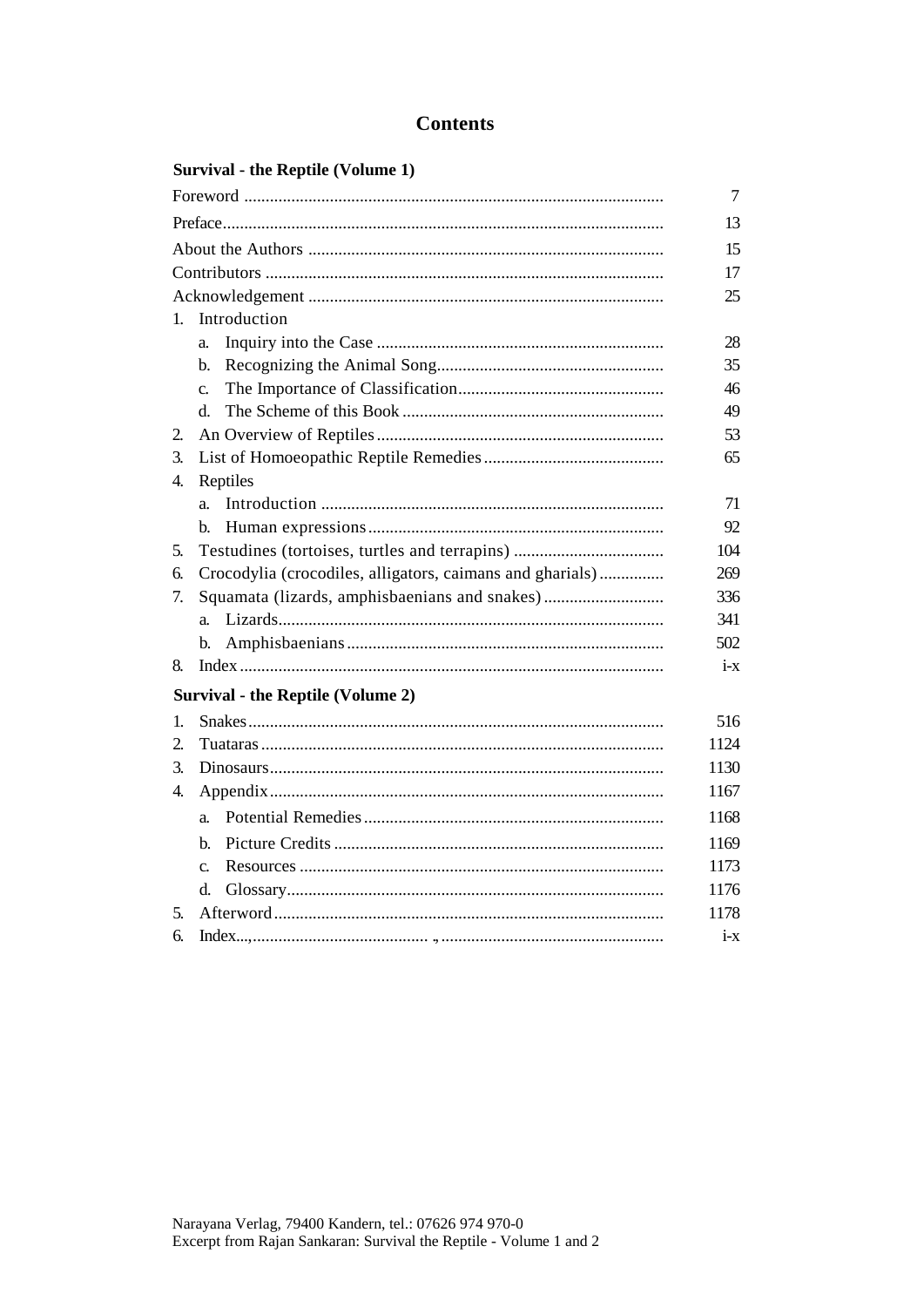## **Preface**

I wish to emphasis that the sensation method is not different from classical homoeopathy. I continue to hold my strong background and training in classical homoeopathy as the foundation of my practice, research, and writings. The repertory and materia medica continue to be the cornerstone of my practice and my work. All my research and innovations aim to deepen and widen the scope of classical homoeopathy and are not meant in any way to negate, bypass or replace it. In every one of my books I have repeatedly emphasized this point and have cautioned my students, cautioned the readers, not to veer from our established foundations.

What, then, is the originality of my work? First of all what is the intention? The intention has always been to make our task of remedy selection simpler, more consistent, more definite and more predictable. The method that I used was to see if there are patterns in the materia medica that could be identified and utilized.

The idea was to find patterns within the various kingdoms. Even a cursory look at the materia medica's remedies in terms of plant, animal and mineral looking for patterns — begins to vibrate with something interesting.

For example, if we consider the plant remedies like *Ignatia, Pulsatilla* and *Staphysagria —* what can we say that the people who need them have in common? We can say that they are extremely sensitive people, extremely reactive people.

If we look at three well-known mineral remedies —let's say *Natrum muriaticum, Argentum nitricum* and *Baryta carbonicum — what* do we see common? We see that these remedies perceive a problem in relationships, performance and capability. We see that they have as their main issue not the sensitivity and reactivity of the plant remedies but, rather, the feeling that something is lacking or lost.

If we look at three animal remedies —let's say *Lachesis, Lac caninum* and *Apis mellifica—what* do we see in common? We see issues of jealousy, competition and hierarchy.

These three patterns — sensitivity, survival and structure — correspond to what we observe in nature in plants, animals and minerals, respectively. The plants and, by extension, plant remedies have to do with sensitivity and adaptability. Minerals and mineral remedies have to do with the formation and breaking

**13**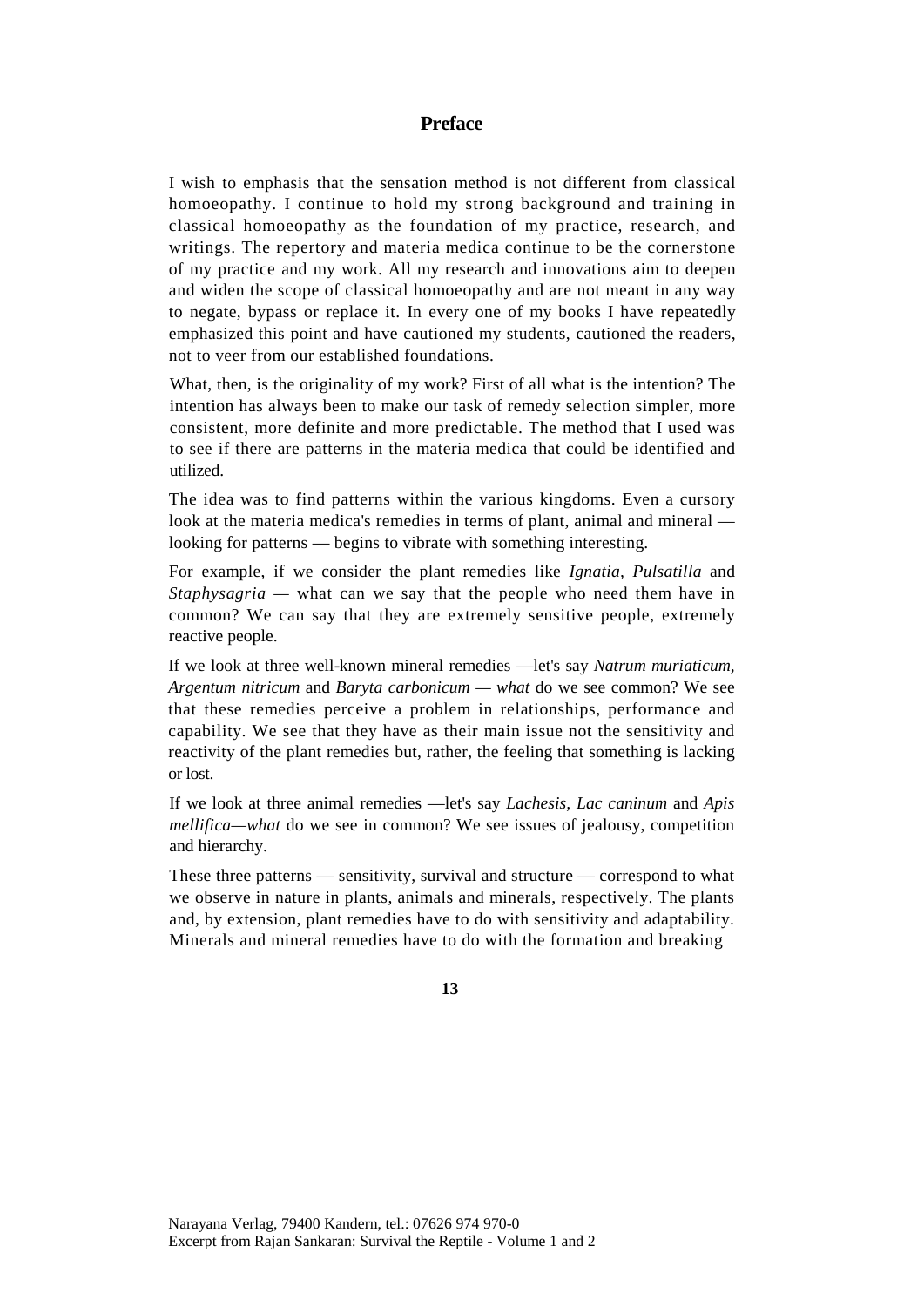of structure. Animals and thus the remedies made from them have to do with competition and survival.

This was the beginning of my study of the kingdoms. This kingdom approach to homoeopathy figures out how the patterns observed within a group of remedies can be applied in the clinical setting to find a patient's remedy.

Though the understanding of disease will always advance, my approach to the patient and the disease —the homoeopathic method as practiced by me actually integrates new ideas quite seamlessly, for knowledge of remedy and of kingdom, of symptoms and of systems, complement each other and take the homoeopath to a point where there is no difference.

When we study *Lachesis* from our materia medica and we read such symptoms as sensitivity around the throat, tongue darting in and out, extrasensory perception, sensitivity to extremes of heat and cold, etc., are we not hearing the voice of the snake? The knowledge of *Lachesis* from our materia medica helps us to understand snakes; similarly an understanding of snakes helps us see *Lachesis* more clearly and we can see it as a part of a group of reptiles. By considering a remedy source as a member of a related group, we are naturally led to consider the nuances that differentiate the group's members, and this allows a more intricate discrimination of related, close remedies. Thus, the possibility for a closer prescription increases, and our remedy selection is much more exact.

This applies in equal measure to plant families and the study of the rows and columns of the periodic table of the mineral kingdom. The study of individual remedies gives us the idea of the whole group to which they belong and this understanding does enhance, broaden and deepen our understanding of other remedies of the group, both well-known and lesser known. This exponentially expands the scope of remedy choice, understanding and selection.

With these advancements we are now able to deliver a truly homoeopathic cure to many more than we could earlier. I see this work as a deepening and widening of traditional homeopathy and not as a replacement to it. A firm foundation in the Repertory, the Materia Medica and the Organon of Medicine is at the basis of this. Without such a foundation a new student can be carried away. With such a foundation, he will find this work very useful. The cases in this volume represent the way I work, using the new with the old and seeing them as one.

> - *Rajan Sankaran* Mumbai, India 2010